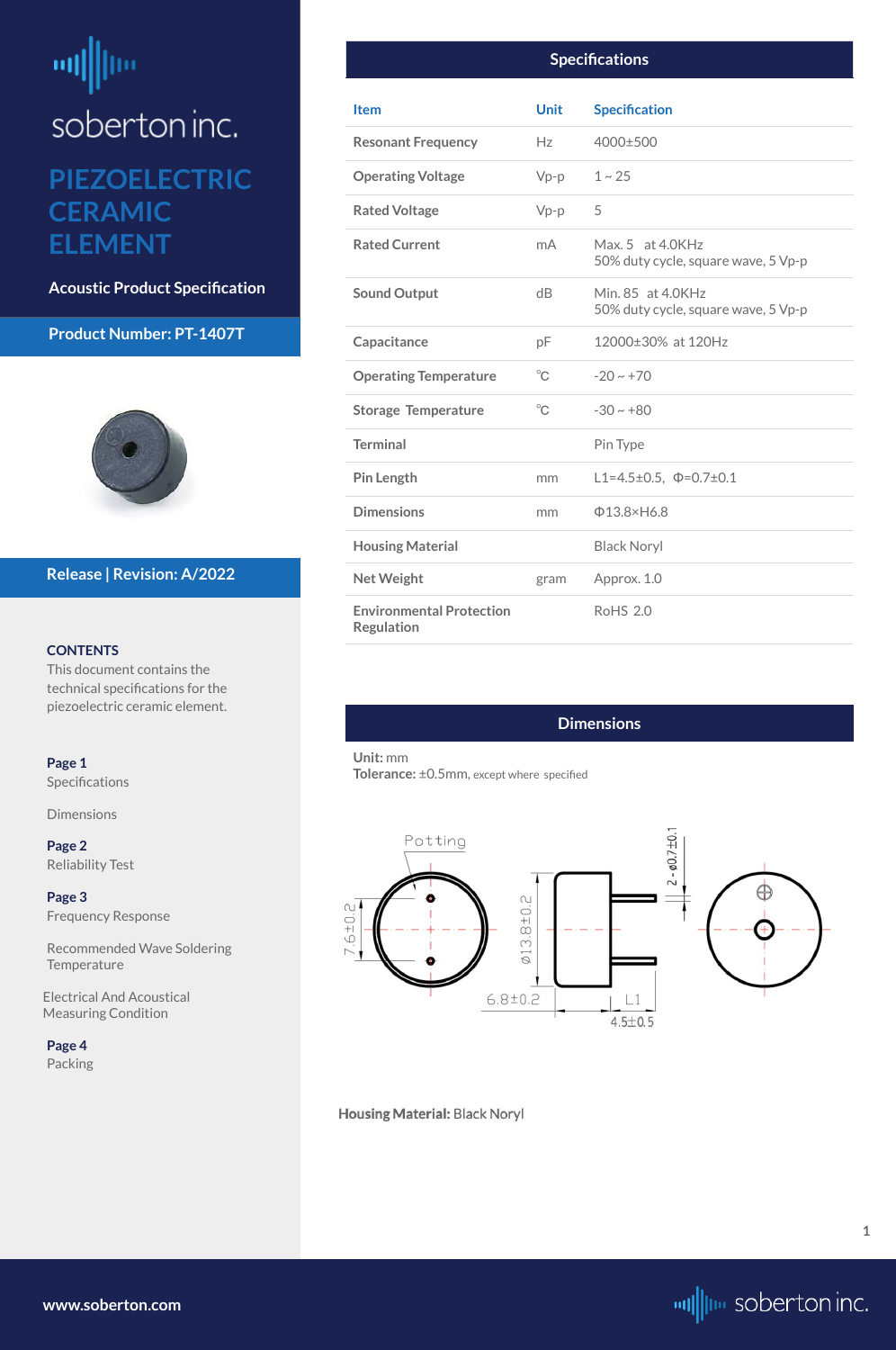#### **Product Number: PT-1407T**



#### **CONTENTS**

#### **[Page 1](#page-0-0) Specifications**

This document contains the technical specifications for the piezoelectric ceramic element.

[Recommended Wave Soldering](#page-2-0)  **[Temperature](#page-2-0)** 

[Dimensions](#page-0-0)

**Page 2** Reliability Test

**[Page 3](#page-2-0)** [Frequency Response](#page-2-0)

 Electrical And Acoustical Measuring Condition

**[Page 4](#page-3-0)** [Packing](#page-3-0)

#### **Release | Revision: A/2022**

# <span id="page-1-0"></span>soberton inc.

### **PIEZOELECTRIC CERAMIC ELEMENT**

**Acoustic Product Specification**

#### **Reliability Test**

After any of following tests the part shall meet specifications without any degradation in appearance and performance except SPL. SPL shall meet the specifications and shall not deviate more than -10dB from the initial value.

#### **Standard Temperature Life Test**

The part shall be subjected to 96 hours at 25±10°C.

**Input rated voltage:** 5 Vp-p

**Resonant frequency**: 4000Hz, 50% duty cycle, square wave

#### **High Temperature Test**

The part shall be capable of withstanding a storage temperature of +80°C for 96 hours.

#### **Low Temperature Test**

The part shall be capable of withstanding a storage temperature of -30°C for 96 hours.

#### **Humidity Test**

**Temperature** +40°C±3°C

**Relative Humidity** 90% ~ 95%

**Duration** 48 hours and exposure to room temperature for 6 hours

#### **Temperature Shock Test**

**Per cycle 70°C**/1 hour → **25°C/**3 hours → -**30°C**/1 hour → **25°C**/3 hours

**Total cycle** 10 cycles

#### **Drop Test**

Standard Packaging from 1.2m

Drop on hardwood or board of 5cm thick, three sides, six plain

#### **Vibration Test**

**Vibration** 1000 cycles /minute

**Amplitude** 1.5mm

**Duration** 1 hour in each 3 axes

#### **Note**

Please make sure that any foreign materials (e.g. magnetic powder, washing solvent, flux, corrosive gas) do not enter this product in your production processes. Contamination may result in a loss of some or all audio output.

**[www.soberton.com](http://www.soberton.com)**

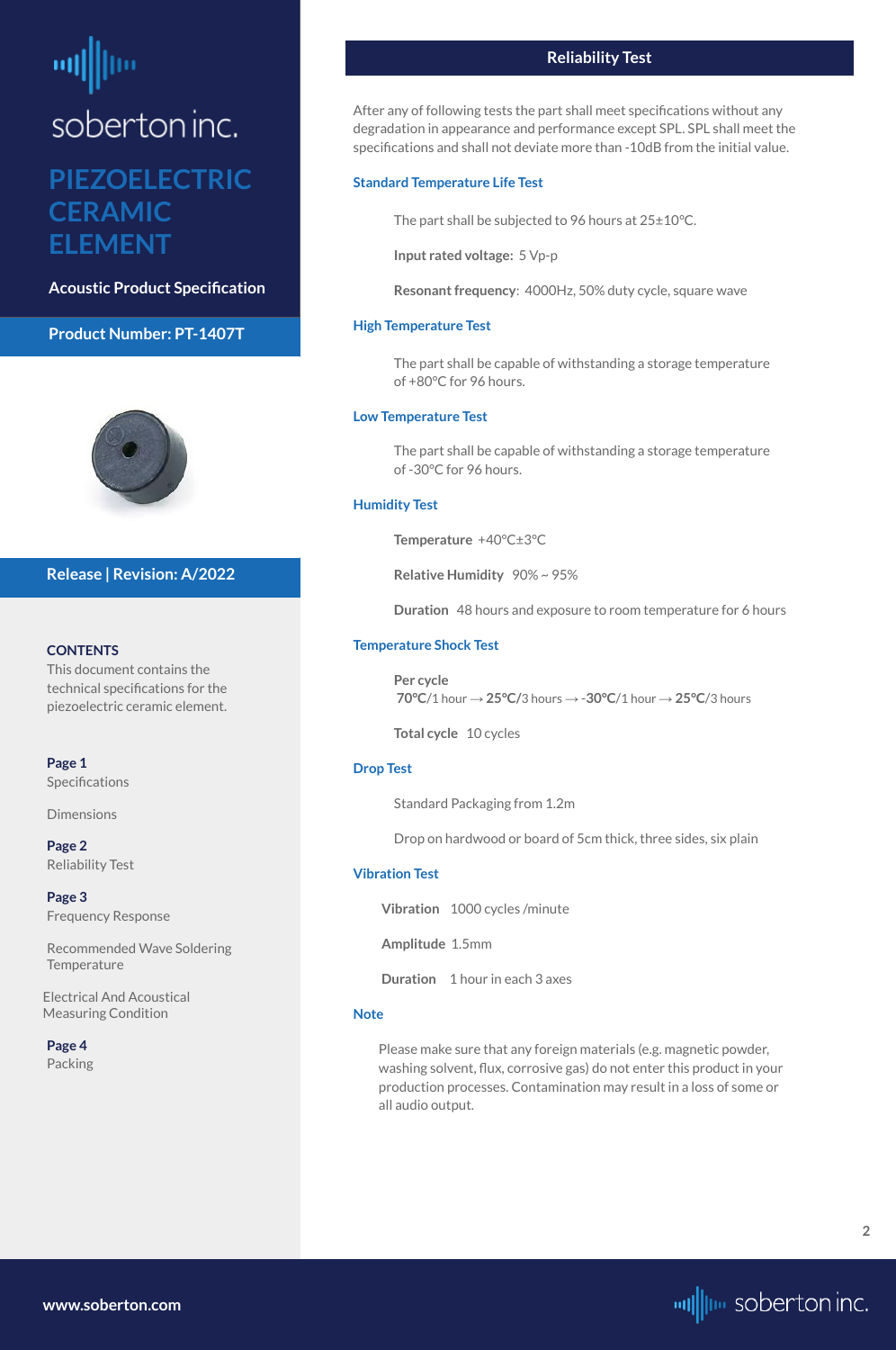# <span id="page-2-0"></span>ᆒ

soberton inc.

#### **Product Number: PT-1407T**



#### **CONTENTS**

This document contains the technical specifications for the piezoelectric ceramic element.

Recommended Wave Soldering **Temperature** 

**[Page 1](#page-0-0)** [Specifications](#page-0-0) 

[Dimensions](#page-0-0)

**[Page 2](#page-1-0)** [Reliability Test](#page-1-0)

**Page 3** Frequency Response

 Electrical And Acoustical Measuring Condition

**[Page 4](#page-3-0)** [Packing](#page-3-0)

#### **Release | Revision: A/2022**

### **PIEZOELECTRIC CERAMIC ELEMENT**

**Acoustic Product Specification**

**[www.soberton.com](http://www.soberton.com)**



**Frequency Response**



#### 5 Vp-p, 50% duty cycle, square wave, at 10cm

#### **Recommended Wave Soldering Temperature**



#### **Electrical And Acoustical Measuring Condition**

**Recommended Setting**